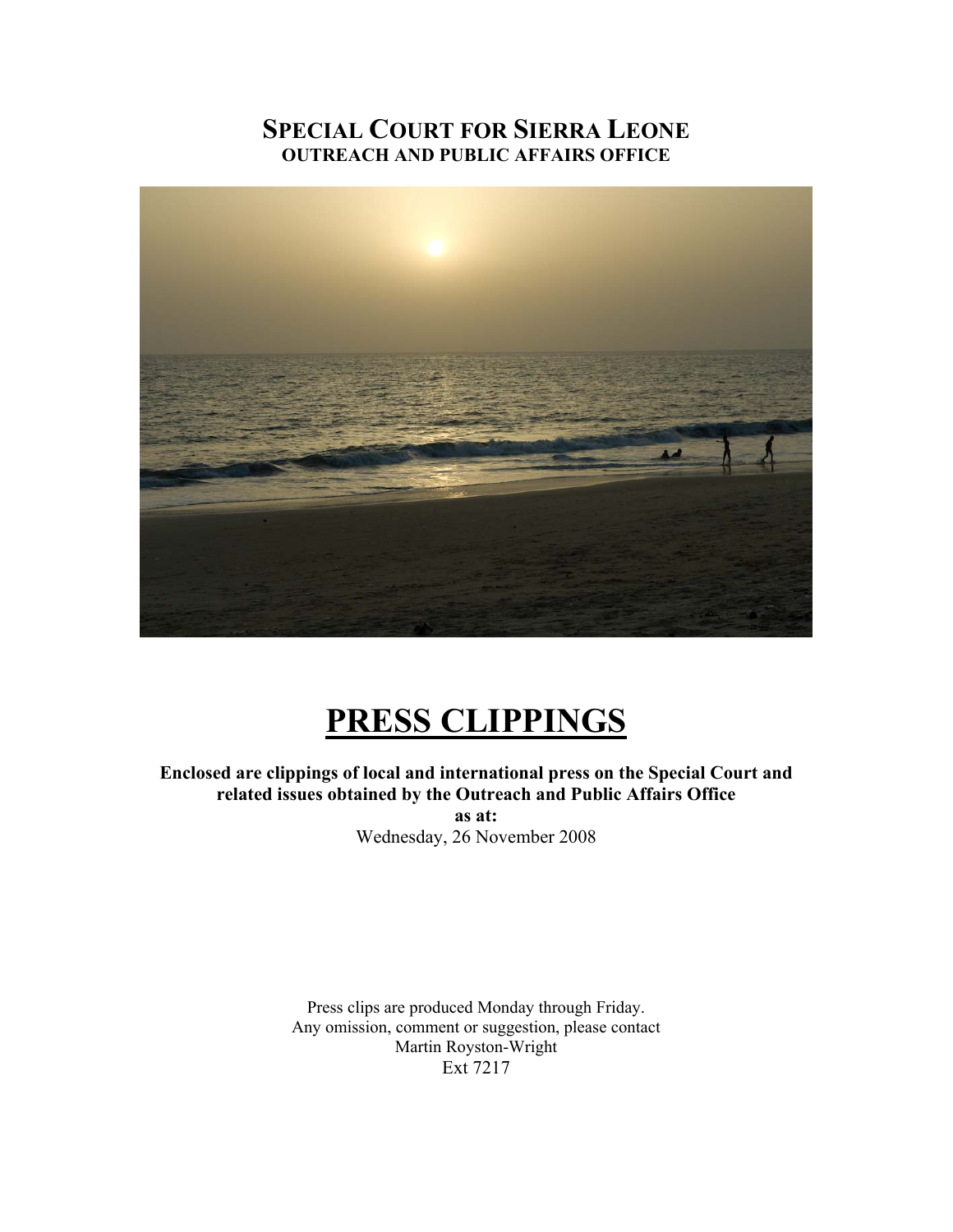| <b>Local News</b>                                                 |           |
|-------------------------------------------------------------------|-----------|
| Rebels Had Cocaine in Their Wounds / The Spark                    | Page 3    |
| <b>International News</b>                                         |           |
|                                                                   |           |
| UNMIL Public Information Office Complete Media Summaries / UNMIL  | Pages 4-6 |
| Ex-general Mosquito Sets Condition to Face TRC / Star Radio       | Page 7    |
|                                                                   |           |
| Former General Duo Willing to Face TRC / Star Radio               | Page 8    |
| Women of Liberia Pray an End to a War / The Philadelphia Enquirer | Page 9    |
|                                                                   |           |
| Workshop on Ending Impunity / Middle East Times                   | Page 10   |
|                                                                   |           |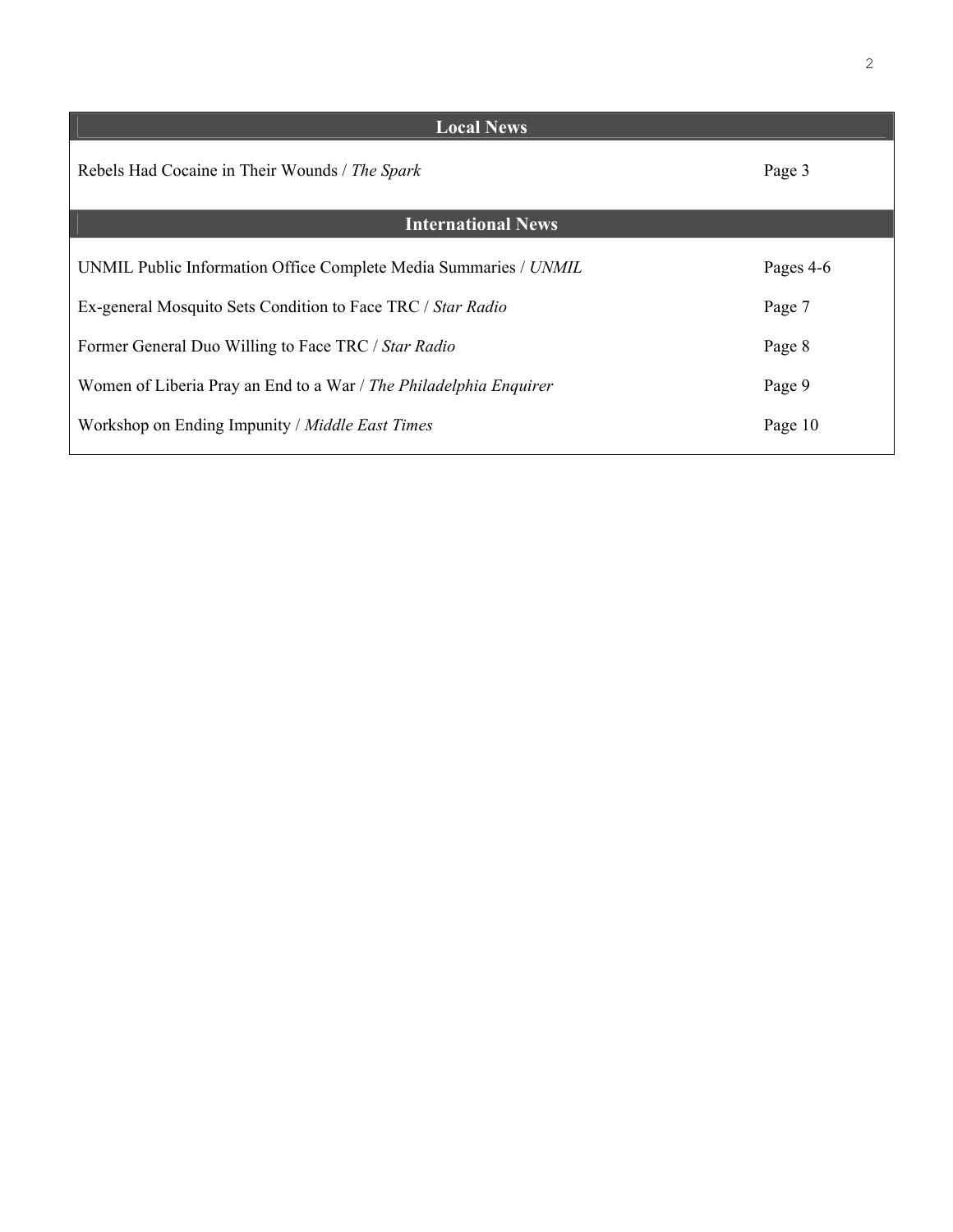The Spark Wednesday, 26 Nove mber 2008

# CHARLES TAYLOR TRI Rebels had coca

An expert witness TF 1-358 said under cross-examination by defence counsel, Mr. Terry Munyard at the Charles

Taylor trial in The Hague, The Netherlands on 24th November, 2008 that he is a medical doctor and that he treated some patients

who had wounds on their foreheads with a brown powder commonly known as brown-brown underneath the plasters.

The witness also stated that the brown powder belongs to the poppy clan group of drugs which also includes morphin and cocaine, heroin among **CONTINUED PAGE 7** 



**Charles Ghankay Taylor** 

# Rebels had cocaine their wor **FROM PAGE 1**

others. Asked about the effects of such drugs, the witness said they are similar as they give a false sense of well being, fantasizing, seeing things, and hallucination and they cause addiction after prolonged use...

Counsel asked the witness whether he stood by his earlier statement that amputation was imported from the middle east and that it was foreign to Sierra Leone. Counsel asked the witness about his departure from Sierra Leone during the ARFC

reign in Sierra Leone. The witness answered yes. The witness said he left the country in June 1997. He said that institution number 2 continued to function in his absence up to sometime in August 1997. He said that the international medical NGO with which he worked left Sierra Leone in December 1997. When asked about the treatment of patients from Alpha Jet bombings, the witness said he did not treat such patients prior to January 6, 1999.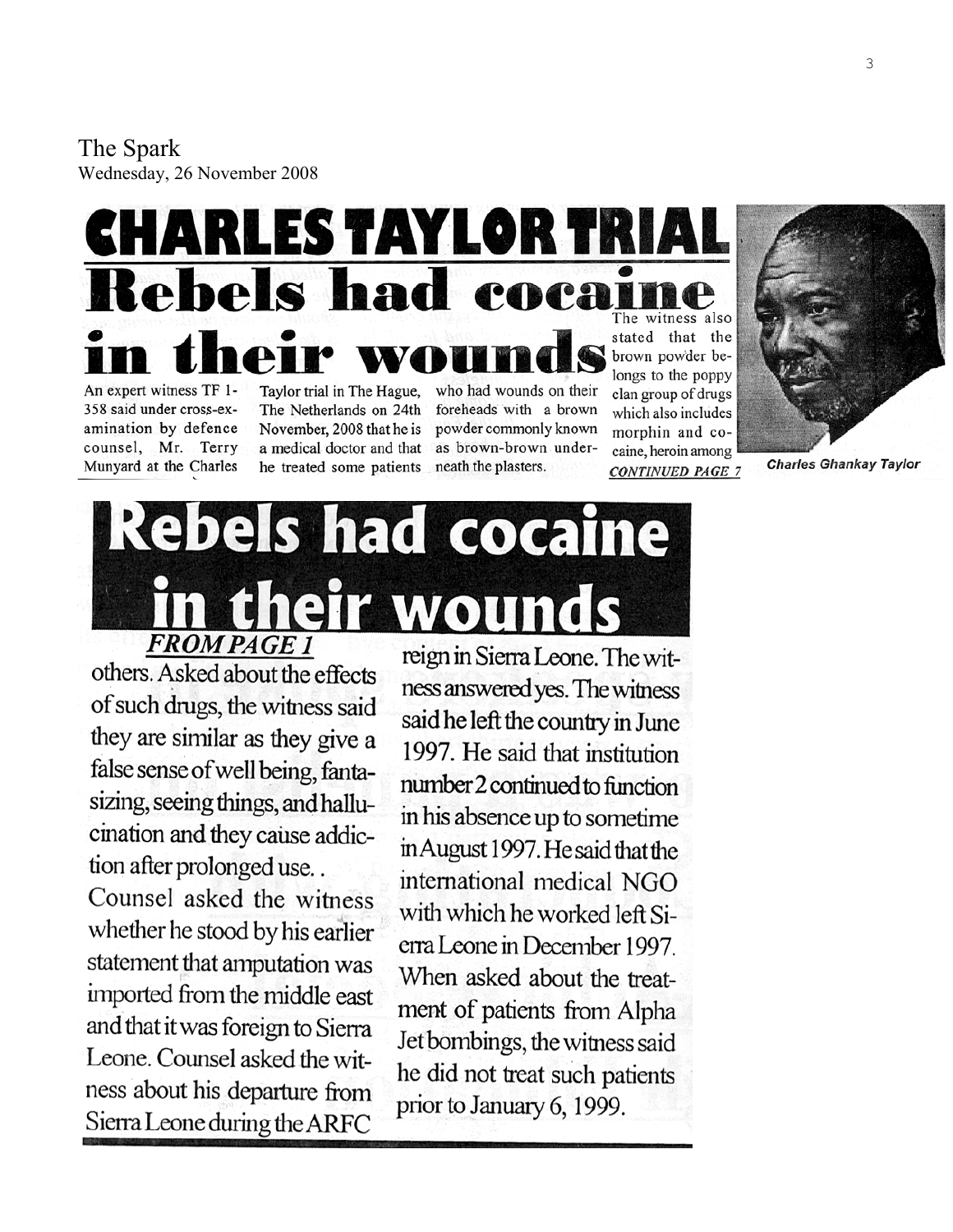#### **UNMIL Public Information Office Complete Media Summaries 25 November 2008**

*[The media summaries and press clips do not necessarily represent the views of UNMIL.]*

#### **Newspaper Summary**

#### **President Sirleaf to Give Position on Audit Reports this Week**

(Daily Observer, New Democrat, The Inquirer, The News, National Chronicle, Heritage, The Analyst)

- President Ellen Johnson Sirleaf will this week issue a major position statement on the findings of recent audit reports released by the General Auditing Commission (GAC).
- Presidential Press Secretary, Cyrus Badio said the statement would include actions by government aimed at addressing the recommendations of the audit reports.
- Addressing reporters, Mr. Badio said the President would deal with the findings of the audit report using three available options.
- The options include dismissals, prosecution and the launching of further investigations into claims of corruption as contained in the GAC findings.

#### **ECO-Bank Management Confirms Theft from Vault**

(New Democrat, The Analyst, The Inquirer, National Chronicle, Daily Observer)

- The Management of ECO Bank-Liberia has confirmed the disappearance of huge sums of money from its vault.
- ECOBANK-Liberia Managing Director, Morinike Adepoju said about US\$50,000 Dollars was stolen from the vault by an employee identified as Alice Roberts.
- Mrs. Adepoju however dismissed media reports that US\$500,000 was stolen from the bank.
- She said the employee has been turned over to security forces and investigation is ongoing.

#### **Several Employees Suspended at Finance Ministry**

(The News, Daily Observer, New Democrat, Heritage, The Analyst)

- The Finance Ministry has suspended with immediate effect several workers of the ministry.
- Those suspended include the entire staff of the Reconciliation Section of the Expenditure and Debt Management Department.
- The action is part of the ongoing investigation into allegation of re-cycled checks at the Central Bank of Liberia,
- A Finance Ministry release quotes the Director of Public Affairs Edward Spencer as saying the suspension will remain in forced until the investigation is concluded.
- Mr. Spencer said the suspended employees will assist security forces with the investigation.

#### **House Mineral Committee against New Bid for Western Cluster**

(Heritage)

- The Co-Chairman of the House Mineral Committee, Representative George Mulbah has warned against the re-opening of another bid for the Western Cluster.
- In an interview, Representative Mulbah said any new bid for the Western Cluster would signal a bad image for government.
- According to him since government disqualified the winner of the first bid it was important for one of the runners-up to be selected.
- Nearly three Months ago government disqualified Delta Mining Company as the winner of the bid for the Western Cluster.
- Government said it noticed the Company was not capable to mine the Western Cluster.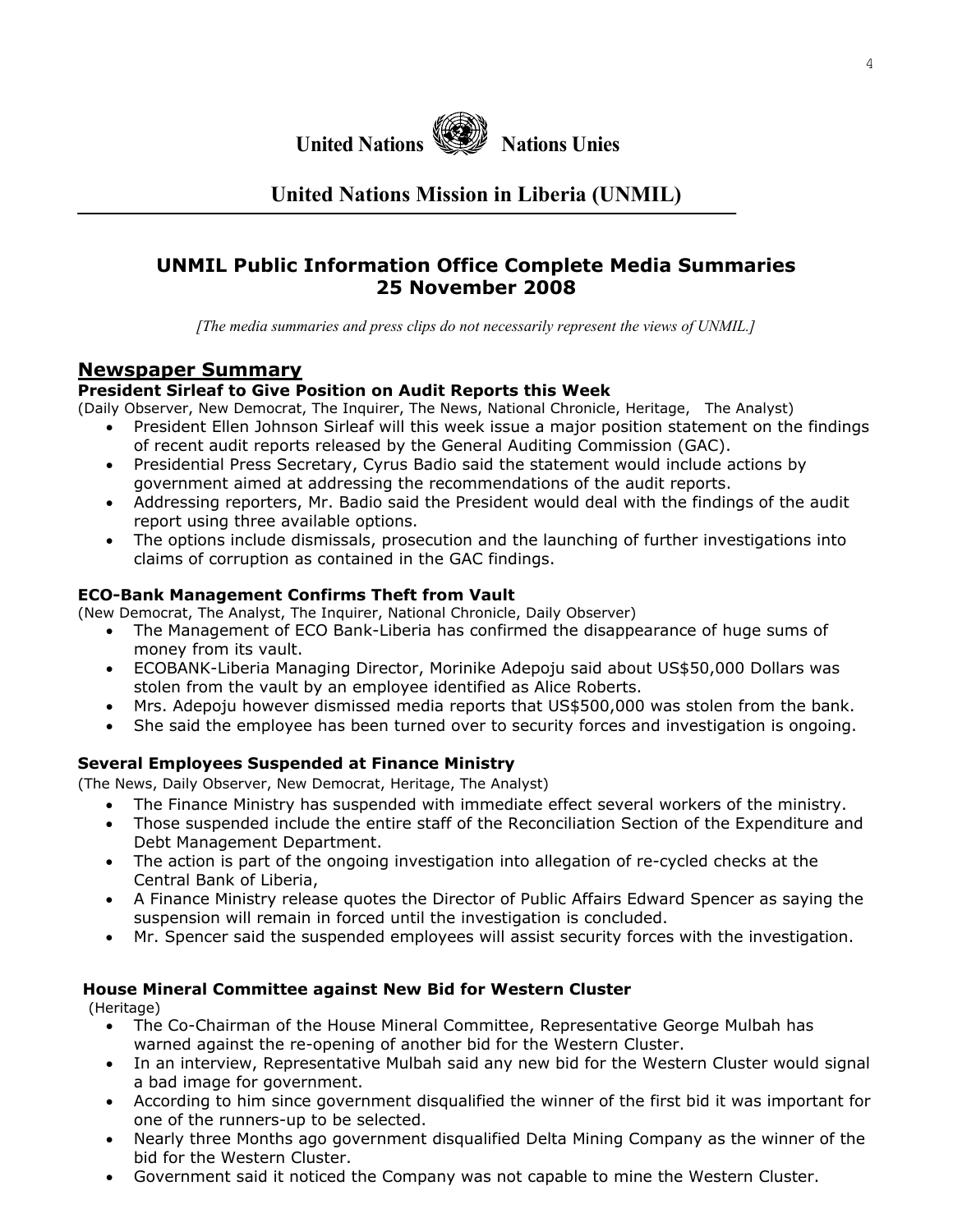#### **Witnesses Snub TRC Hearings for Second Day**

(Inquirer)

- The Truth and Reconciliation Thematic Hearings has for the second day failed to take place.
- On Monday several key witnesses including former aides and frontline commanders of former President Charles Taylor boycotted the hearings.
- They are Momo Gebah, Coocoo Dennis, Roland Duo, Christopher Vambo, Siafa Norman, Kofi Zah, William Toe, Austin Clarke and Prince Seo.
- Others are Marcus High-Gray, Emmet Gray, Montgomery Dolo, Varney Gagama and Moses Ghoan.
- A spokesman of the TRC said witness Marcus Davies alias Sundaygar Dearboy took an excuse because he was out of the Country.
- Mr. James Kpargoi said TRC commissioners were meeting to discuss the next course of action for witnesses who refused to attend.

### **Radio Summary**

#### **Local Media-Radio VERITAS** *(News monitored today at 1:30 pm)*

#### **President Sirleaf Warns of Drastic Action over CBL "Syndicate"**

- President Ellen Johnson Sirleaf has for the first time commented on the alleged financial scandal at the Central Bank of Liberia (CBL).
- President Sirleaf said the issue was a very serious matter terming it as a "syndicate".
- She said an investigation is ongoing and when concluded drastic action will be taken against those involved.
- The President said Government is very serious against its fight against corruption vowing that they would get to the bottom of the CBL case.

*(Also reported on Star Radio, Truth F.M. ELBC and Sky F.M.)* 

#### **TRC Hearings Fail to Take Place for a Second Day**

 *(Also reported on Star Radio, Truth F.M. ELBC and Sky F.M.)* 

#### **House Mineral Committee Against New Bid for Western Cluster**

*(Also reported on Star Radio, Truth F.M. ELBC and Sky F.M.)* 

#### **President Sirleaf Wants Violence Against Women And Children Resisted**

- Speaking a the launch of the 16-day activism against violence against women, President Ellen Johnson Sirleaf said domestic violence against women and children must be resisted at all levels in the society .
- President Sirleaf said government was concerned about violence against women and children.

#### **Justice Ministry Summons Catholic- Run Radio Station**

- The Justice Ministry has invited the management of the Catholic-run Radio Veritas to provide evidence and sources relating to story alleging the disappearance of US\$100,000 at the Executive Mansion.
- The radio station's management is to appear today with all information and evidences linking two Presidential Officials to corruption.
- The two officials are the Minister of State for Legal and Economic Affairs, Morris Saytumah and Deputy Minister Pearine Davis Parkinson.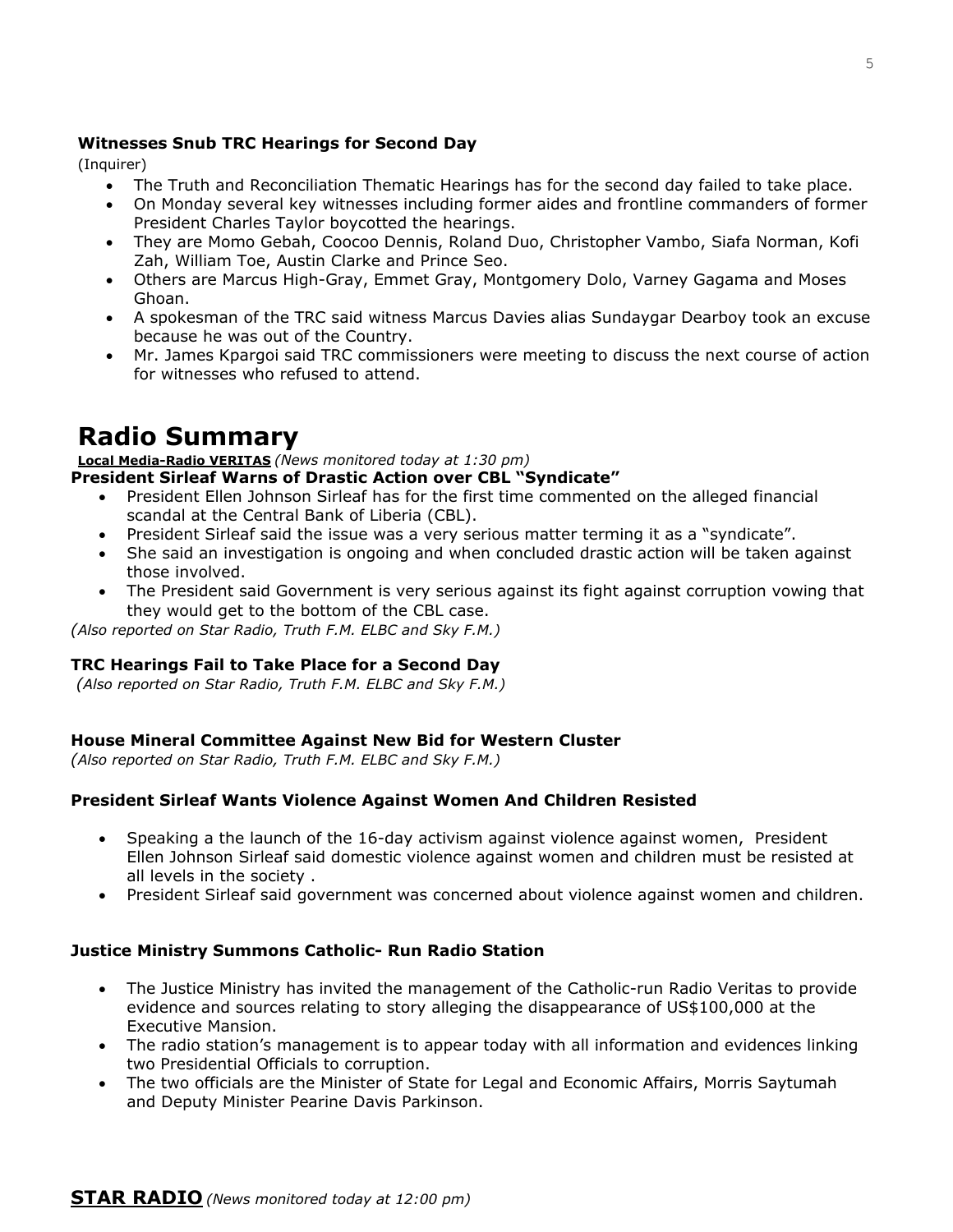#### **Several Employees Suspended at Finance Ministry**

#### **ECO-Bank Management Confirms Theft from Vault**

#### **Following Burglaries Security Tightened at Legislature**

- Security has been strengthened at the Legislature following series of burglaries last week.
- The Chief Security officer at the House of Representatives, Brigadier General Martin Johnson said police have increased their presence at the Capitol building.
- The House Sergeant-at-arms said he would request a comprehensive report on the deployment of private security officers at the Legislature.
- Police last week picked-up four PROSECON security officers in connection with series of burglaries at the offices of two lawmakers and the House Finance Section.
- PROSECON is a private security firm hired to man the premises of the Capitol.

\*\*\*\*\*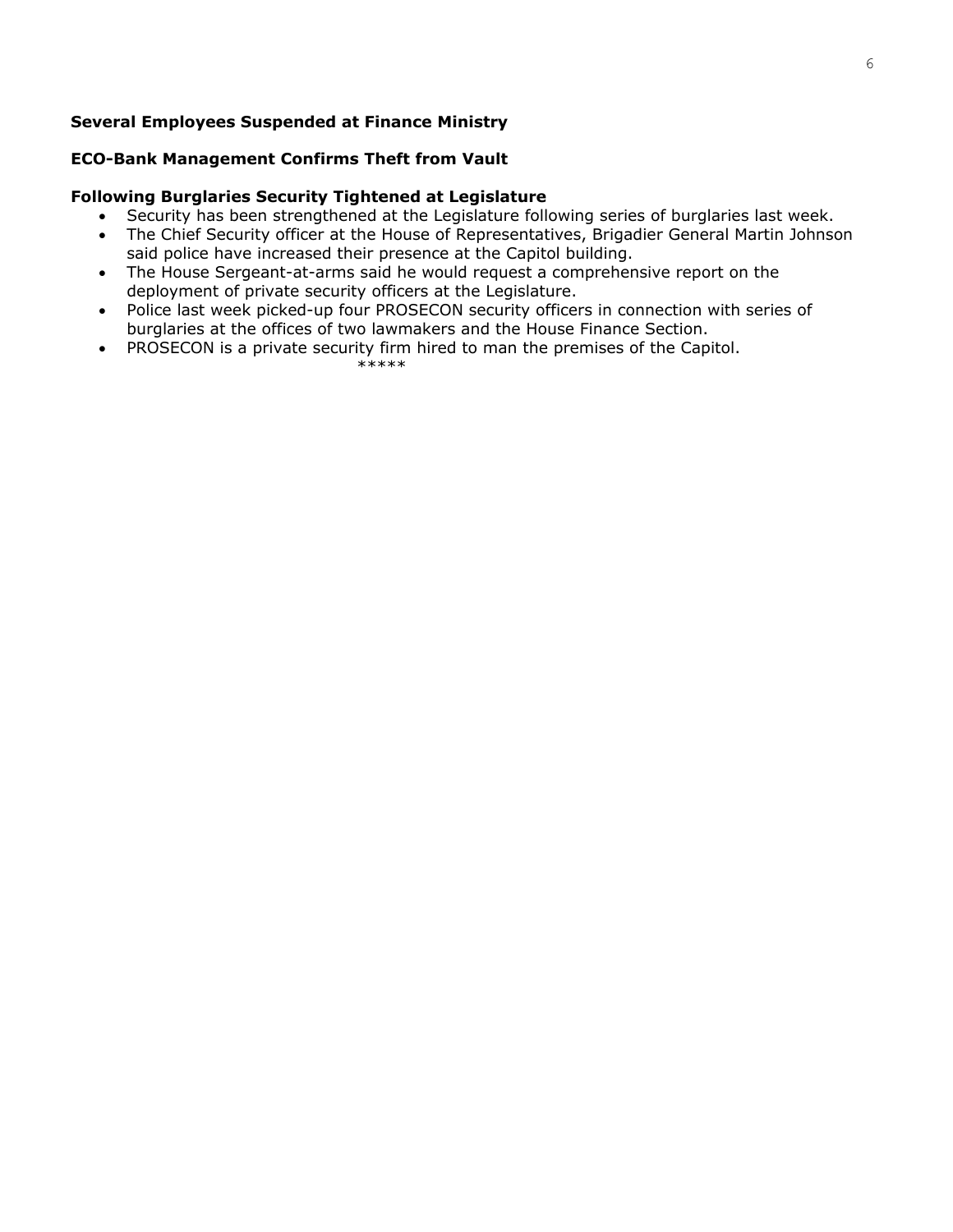#### Star Radio (Liberia) Wednesday, 26 November 2008

#### **Ex-general Mosquito sets condition to face TRC**

Written by Matthias Daffah

One of former President Charles Taylor's ex-battle front commanders General Christopher Vambo says he is not prepared to face the TRC.

General Vambo alias "Mosquito" said he could not immediately face the TRC because he is a recruited witness for Mr. Taylor.

Ex-General Mosquito told Star Radio his position during the Liberian civil war makes him a strategic figure for Taylor's trial.

He alleged there was a memorandum of understanding between the TRC and The Hague which temporarily protects witnesses testifying in The Hague.

General Mosquito however says he feels betrayed by the Truth Commission for publishing his name as a witness having officially written them.

Responding to the allegation TRC's Director of Media and Outreach said the claim could not be true.

Mr. Richmond Anderson told Star Radio he was not also aware of any MOU between the TRC and the Special Court in The Hague.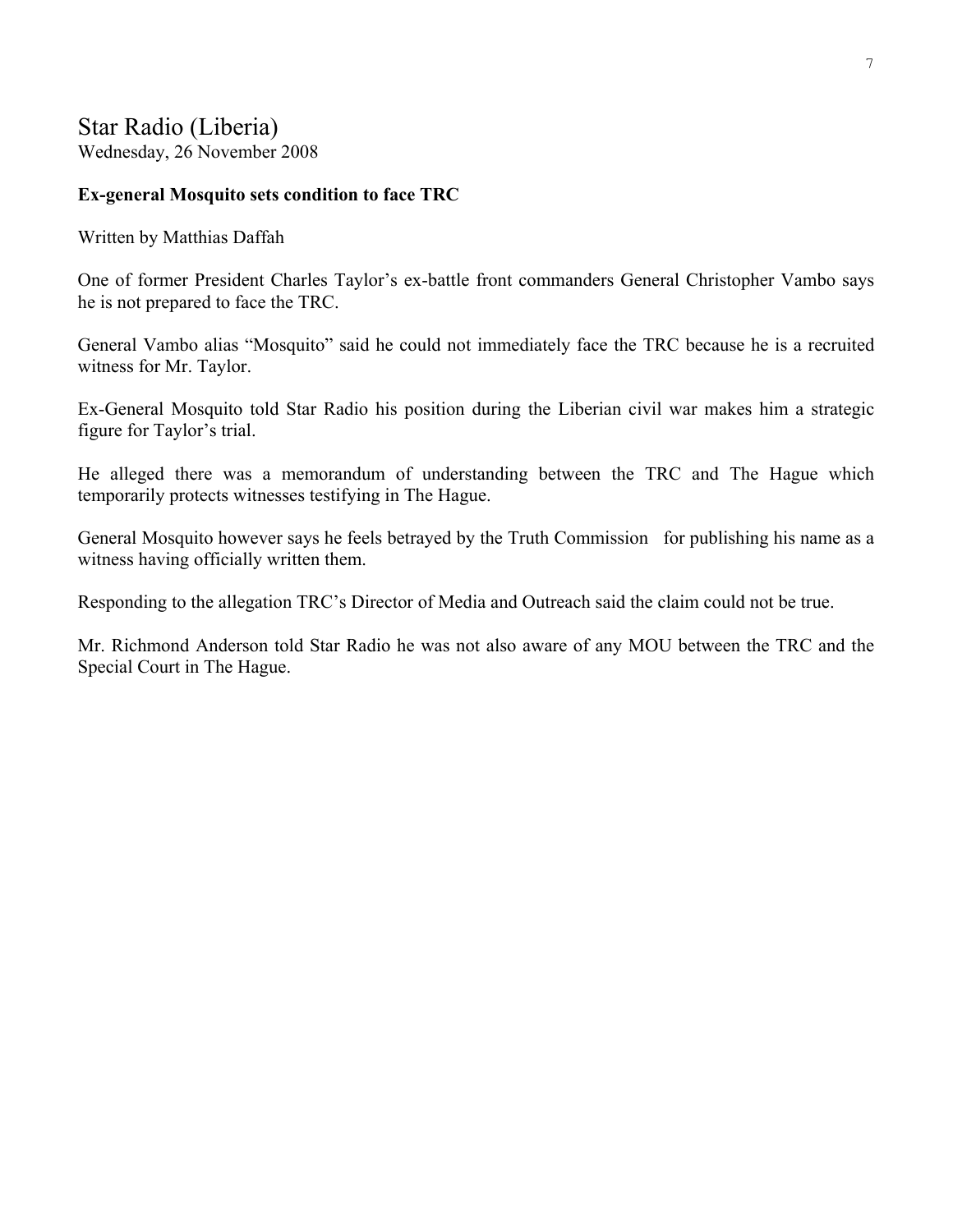#### Star Radio (Liberia) Wednesday, 26 November 2008

#### **Former General Duo willing to face TRC**

Written by Matthias Daffah

A former frontline Commander of former Liberian President Charles Taylor says he was never invited by the Truth and Reconciliation Commission.

Mr. Roland Duo told Star Radio media reports that he was invited by the TRC are untrue.

Mr. Duo however assured that when he is called upon by the TRC he would say exactly what he knows about the country's bitter past.

Roland Duo lastly served as commander of the Somalia Drive and Klay Highway prior to the departure of Charles Taylor.

Ex-general Duo along with other former frontline commanders was expected to appear before the TRC on Monday but allegedly boycotted the process.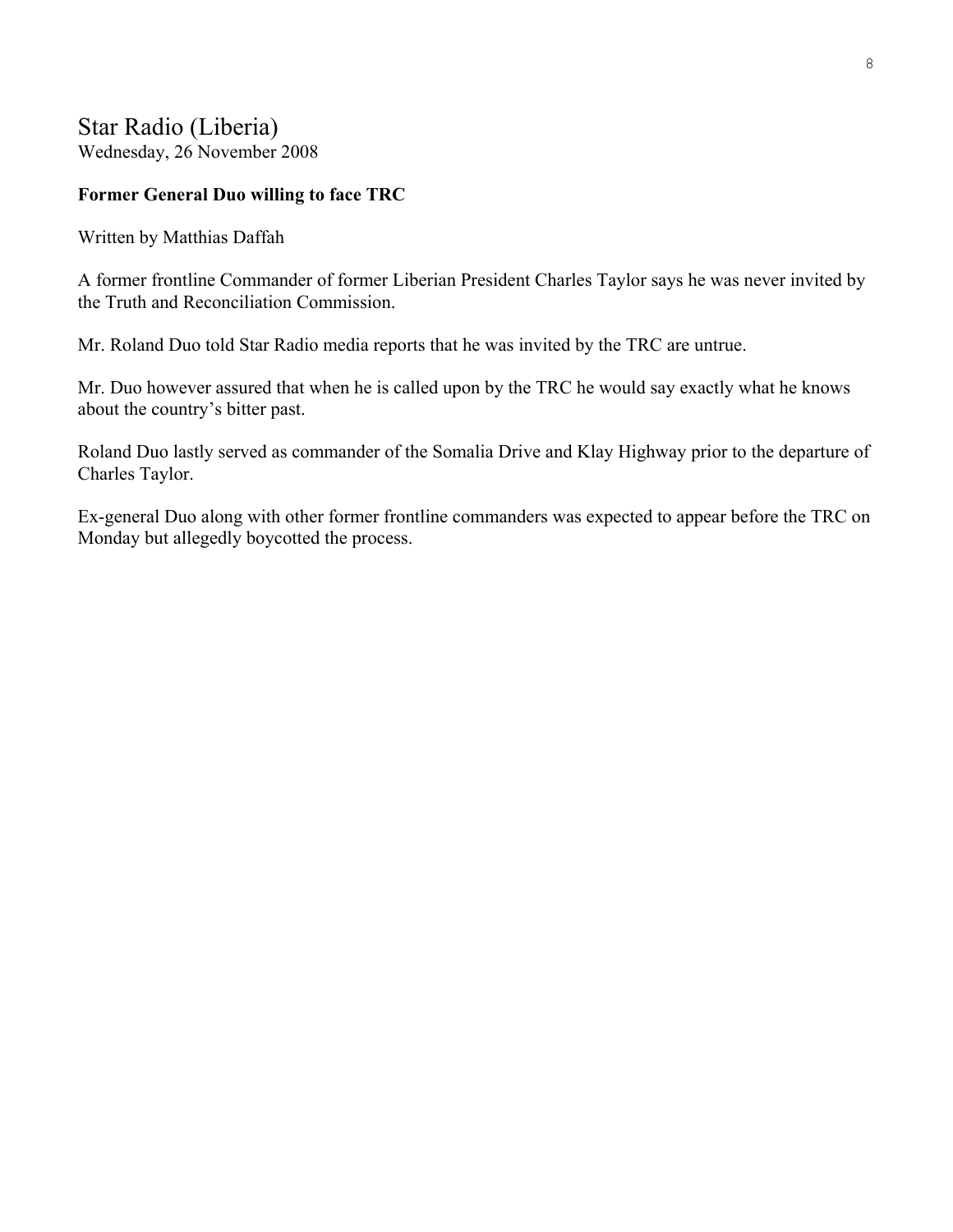#### The Philadelphia Enquirer

Wednesday, 26 November 2008 <http://www.philly.com/inquirer/magazine/2008112>

#### **Women of Liberia pray an end to a war**

By Steven Rea, Inquirer Movie Columnist and Critic

They had had enough, watching their not-yet-teenage sons armed with weapons, incited to kill. Seeing their daughters raped and terrorized. Being raped, beaten, and threatened. A testament to the determination and wisdom of a group of Liberian women who banded together in 2003 to stop a civil war and bring peace to their West African nation, Pray the Devil Back to Hell is at once inspiring and horrific.

Inspiring, because it shows what people can do, people resolved to bring about change. After years of horror and carnage, a coalition of Liberia's women, Christians and Muslims alike, rallied together, organized and undaunted, using their numbers and their message to bring about change.

And horrific because of that carnage: the blood-soaked streets, the hundreds of thousands murdered, perpetrated by tribal warlords and a dictator - Charles Taylor - gone mad.

Directed by Gini Reticker with clarity and concision, Pray the Devil Back to Hell combines archival footage, BBC radio news feeds, and newspaper reports with on-camera interviews with key leaders of the female movement. Leymah Gbowee speaks with eloquence about her dream to assemble wives and mothers in a church to pray for peace, and how that first meeting spread to larger protests.

These crowds of women, dressed in white T-shirts, camped in front of a government palace and refusing to budge, are heartening to behold. Bridging the same cultural and religious divide that provided the excuse for a civil war, Gbowee's group and a like-minded team of Muslim women combined forces with a unified goal: remove the guns and bring on the peace.

Pray the Devil Back to Hell is a remarkable documentary about a remarkable, and historic, movement.